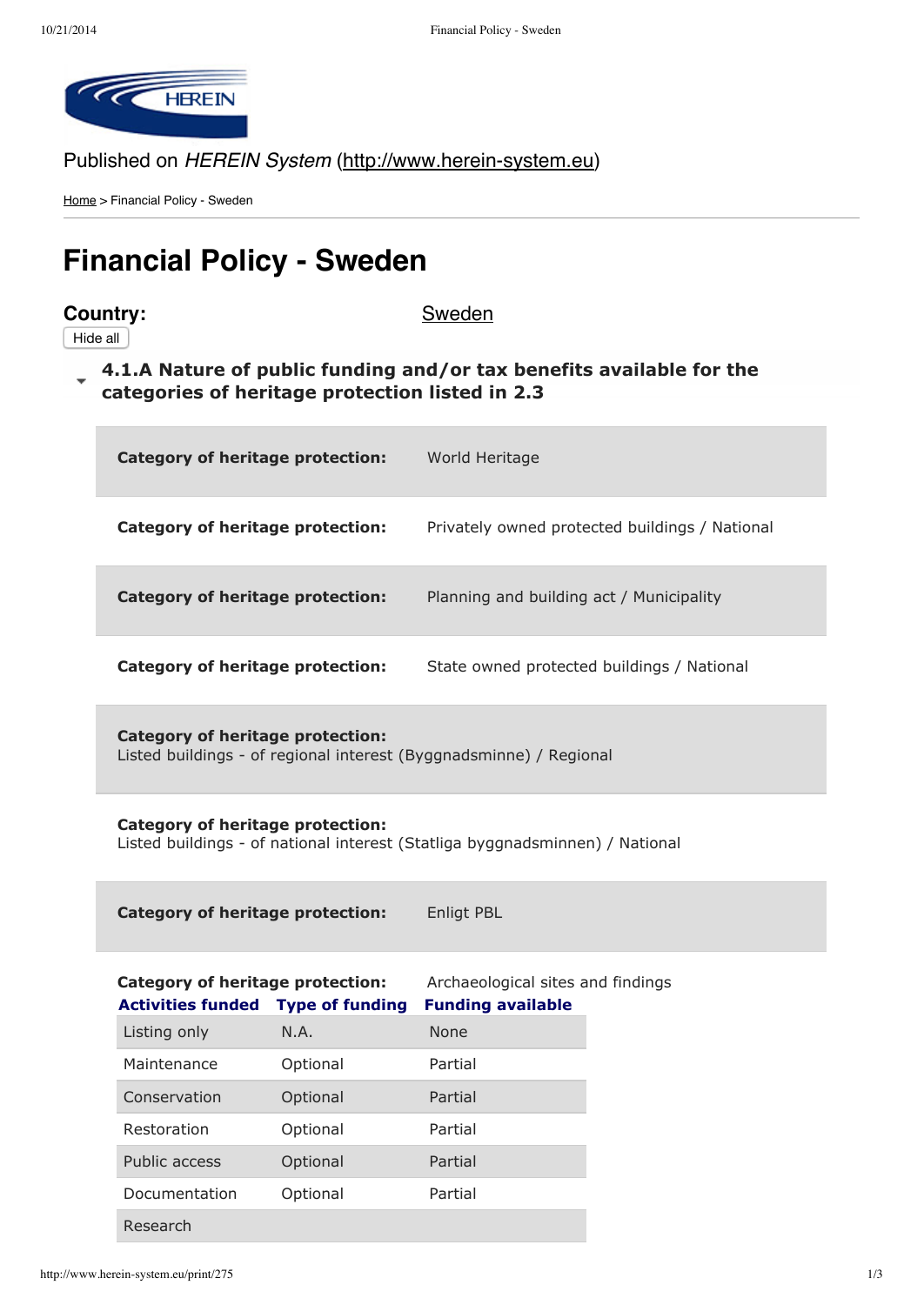### **4.1.B Nature of the public financial support for [nonpreventative](http://www.herein-system.eu/print/275#) archaeological research activities.**

| <b>Mandatory</b> | <b>Full funding</b> |
|------------------|---------------------|
| No               | No.                 |

**4.1.C Nature of the public financial support for preventative / developmentled [archaeological](http://www.herein-system.eu/print/275#) activities in the context**

| 4.1.C                            |                               |  |
|----------------------------------|-------------------------------|--|
|                                  |                               |  |
| <u> Public Development</u>       |                               |  |
|                                  | <b>Mandatory Full funding</b> |  |
| <b>No</b>                        | <b>No</b>                     |  |
|                                  |                               |  |
|                                  |                               |  |
| <del>• Private Development</del> |                               |  |
|                                  | <b>Mandatory Full funding</b> |  |
| <b>No</b>                        | <b>No</b>                     |  |
|                                  |                               |  |
|                                  |                               |  |

#### **4.1 [Commentary](http://www.herein-system.eu/print/275#)**

**4.2.A Direct aid (direct [budgetary](http://www.herein-system.eu/print/275#) support) system**

Yes

**Total budget: Year Budget (k€)**

- **4.2.B Tax relief system for [heritage](http://www.herein-system.eu/print/275#)**
- **4.2.C [Incentives](http://www.herein-system.eu/print/275#) applicable**

**4.2.C To whom do incentives apply? Please give the total expenditure:**

#### **4.2 [Commentary](http://www.herein-system.eu/print/275#)**

**4.3.A Heritage funded by private funding [organisations](http://www.herein-system.eu/print/275#) and/or sponsors**